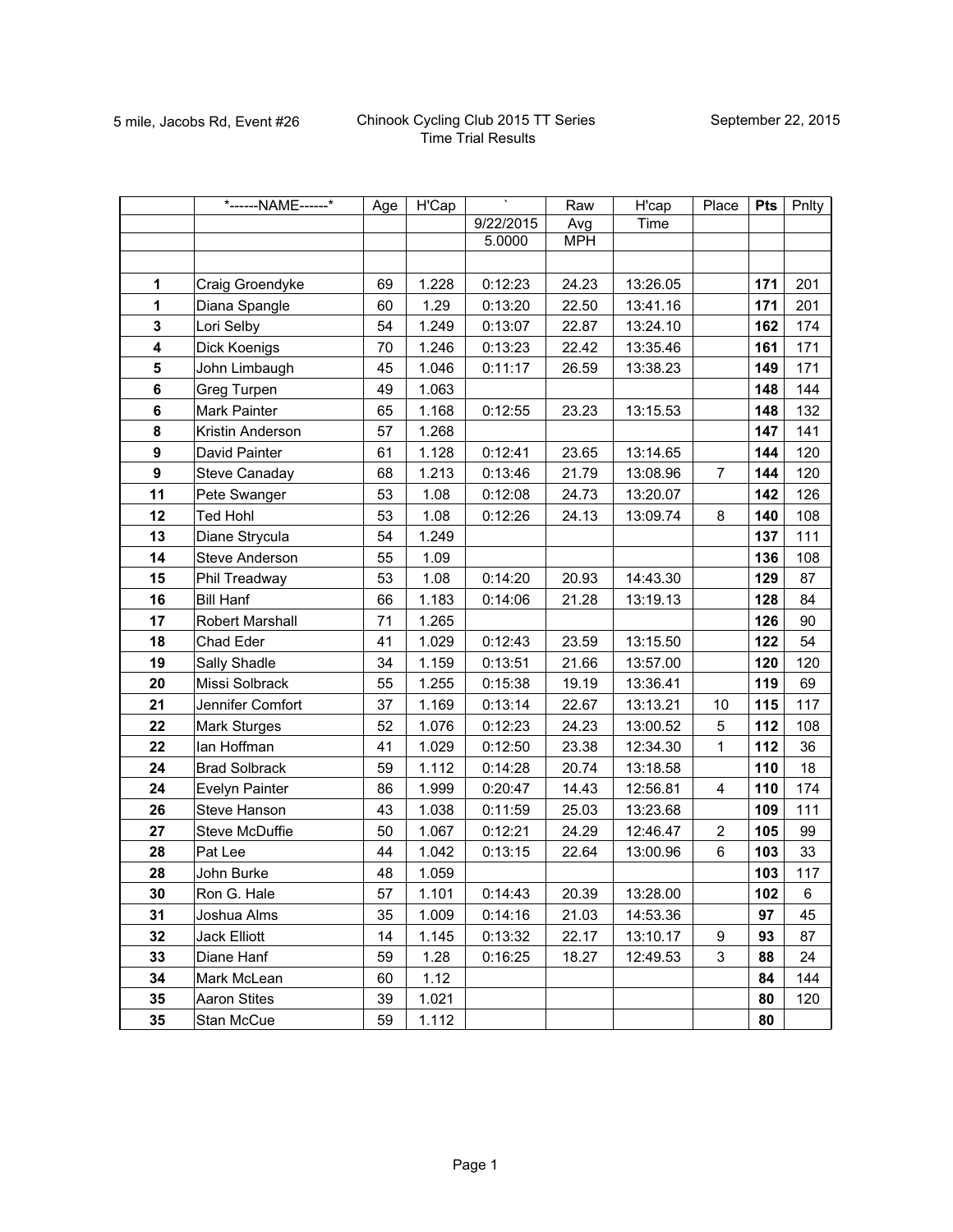| 37 | Catiana Coghlan        | 38 | 1.173        | 0:13:45 | 21.82 | 13:22.32 | 73 | 99  |
|----|------------------------|----|--------------|---------|-------|----------|----|-----|
| 38 | Tom Kirchner           | 67 | 1.198        | 0:16:28 | 18.22 | 13:44.71 | 72 |     |
| 39 | <b>Summer Sturges</b>  | 19 | 1.143        |         |       |          | 69 | 39  |
| 40 | <b>Brad Atencio</b>    | 51 | 1.071        | 0:15:17 | 19.63 | 14:16.21 | 68 |     |
| 41 | <b>Tim Elliott</b>     | 63 | 1.145        |         |       |          | 64 | 120 |
| 42 | <b>Brian Schur</b>     | 42 | 1.033        | 0:17:07 | 17.53 | 17:04.19 | 62 | 30  |
| 43 | Dave Fischer           | 65 | 1.168        |         |       |          | 54 | 18  |
| 43 | Darrel Brown           | 35 | 1.009        |         |       |          | 54 | 18  |
| 45 | Carolyn Sturges        | 50 | 1.229        |         |       |          | 52 |     |
| 45 | Paul Meier             | 62 | 1.137        | 0:15:08 | 19.82 | 13:18.59 | 52 |     |
| 47 | Philip Nelson          | 43 | 1.038        |         |       |          | 51 | 33  |
| 48 | Linda McLean           | 59 | 1.28         |         |       |          | 49 | 75  |
| 49 | Leah Swanger           | 50 | 1.229        | 0:17:14 | 17.41 | 14:01.33 | 44 |     |
| 49 | Scott Sarber           | 46 | 1.05         |         |       |          | 44 |     |
| 49 | Mike Larche            | 26 | 1            |         |       |          | 44 |     |
| 49 | Richard Grondin        | 57 | 1.101        |         |       |          | 44 |     |
| 49 | Alexis Atencio         | 15 | 1.223        |         |       |          | 44 |     |
| 54 | Keyon Maljai           | 34 | 1.006        |         |       |          | 42 | 18  |
| 54 | Anne Farawila          | 40 | 1.181        |         |       |          | 42 | 18  |
| 56 | <b>Porter Withers</b>  | 15 | 1.095        |         |       |          | 41 | 15  |
| 57 | <b>Shari Elliott</b>   | 47 | 1.214        |         |       |          | 40 |     |
| 57 | <b>Becky Bechtold</b>  | 70 | 1.436        | 0:19:31 | 15.37 | 13:35.46 | 40 |     |
| 59 | <b>Barry Nichols</b>   | 42 | 1.033        |         |       |          | 36 |     |
| 59 | Chris Johnson          | 39 | 1.021        | 0:14:36 | 20.55 | 14:17.98 | 36 |     |
| 61 | Robert Bartol          | 47 | 1.054        |         |       |          | 32 | 24  |
| 62 | <b>Bill Pofahl</b>     | 64 | 1.154        |         |       |          | 28 |     |
| 62 | George Fraga           | 54 | 1.084        |         |       |          | 28 | 18  |
| 62 | Deborah Burke          | 45 | 1.205        |         |       |          | 28 | 24  |
| 65 | John MacArthur         | 51 | 1.071        |         |       |          | 27 | 9   |
| 66 | Andy Streibeck         | 26 | $\mathbf{1}$ |         |       |          | 24 | 24  |
| 66 | Morgan Larche          | 25 | 1.143        |         |       |          | 24 |     |
| 68 | Jon Page               | 53 | 1.08         |         |       |          | 20 |     |
| 68 | Navindra Gunawardena   | 33 | 1.003        |         |       |          | 20 |     |
| 70 | <b>Abigail Withers</b> | 14 | 1.272        |         |       |          | 16 |     |
| 70 | Tom Owen               | 59 | 1.112        |         |       |          | 16 |     |
| 70 | Wendy Owen             | 56 | 1.261        |         |       |          | 16 |     |
| 70 | <b>April Ottey</b>     | 49 | 1.224        |         |       |          | 16 |     |
| 70 | <b>Michael Mealer</b>  | 35 | 1.009        |         |       |          | 16 |     |
| 70 | Porter McMichael       | 18 | $\mathbf 1$  |         |       |          | 16 |     |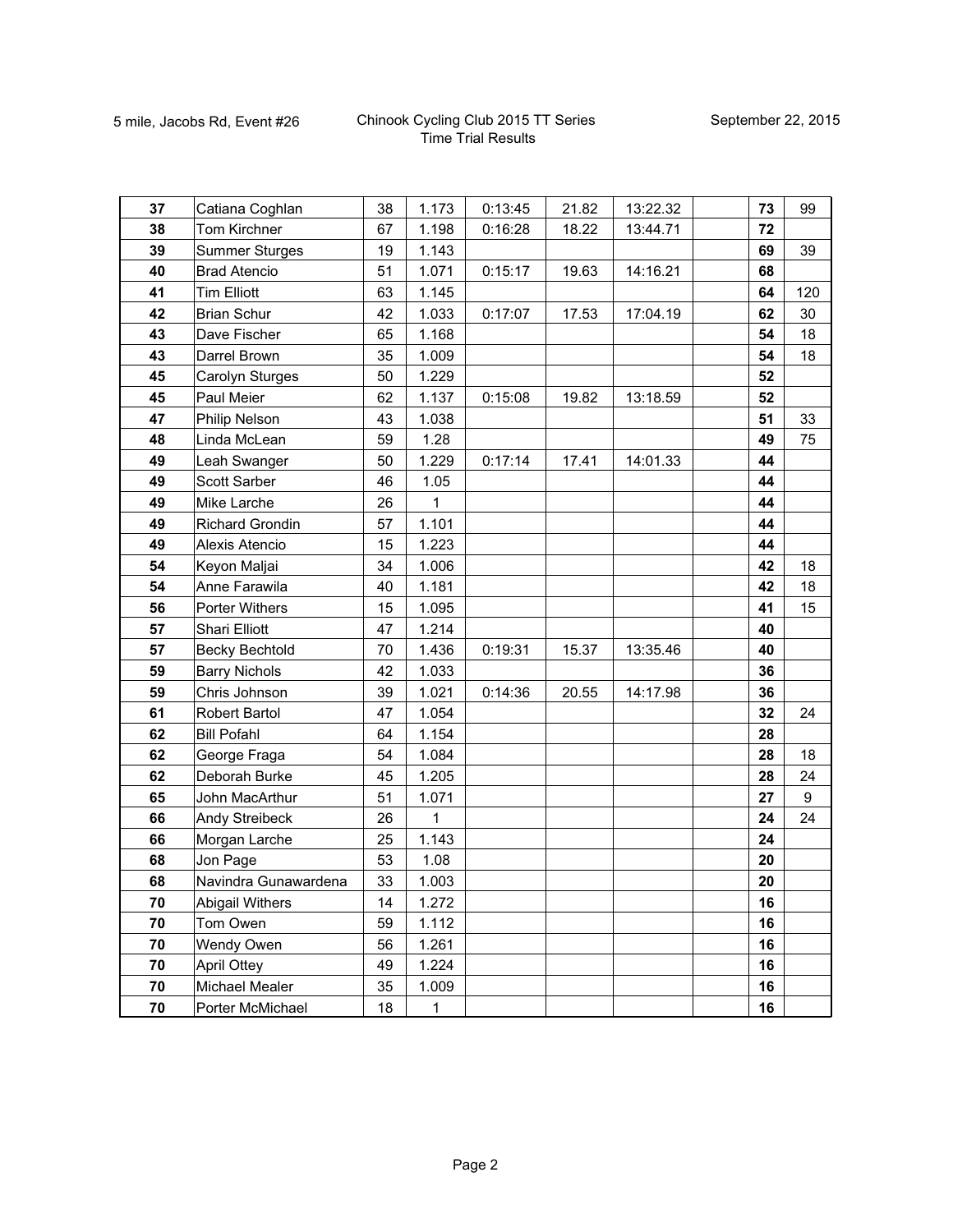| 70 | <b>Florence Kirchner</b> | 68 | 1.397 |  | 16 |    |
|----|--------------------------|----|-------|--|----|----|
| 70 | Ron D. Hale              | 56 | 1.095 |  | 16 |    |
| 70 | Ken Call                 | 49 | 1.063 |  | 16 | 24 |
| 79 | Peter Archambault        | 44 | 1.042 |  | 13 | 3  |
| 80 | Jim Willis               | 45 | 1.046 |  | 12 |    |
| 80 | JimaLee Painter          | 61 | 1.3   |  | 12 |    |
| 82 | Luke Sturges             | 13 | 1.2   |  | 8  |    |
| 82 | Montana Sturges          | 21 | 1     |  | 8  |    |
| 82 | <b>Lance Stites</b>      | 14 | 1.145 |  | 8  |    |
| 82 | <b>Torka Poet</b>        | 49 | 1.224 |  | 8  |    |
| 82 | Erin Plumb               | 42 | 1.19  |  | 8  |    |
| 82 | Lewis Kenworthy          | 58 | 1.106 |  | 8  |    |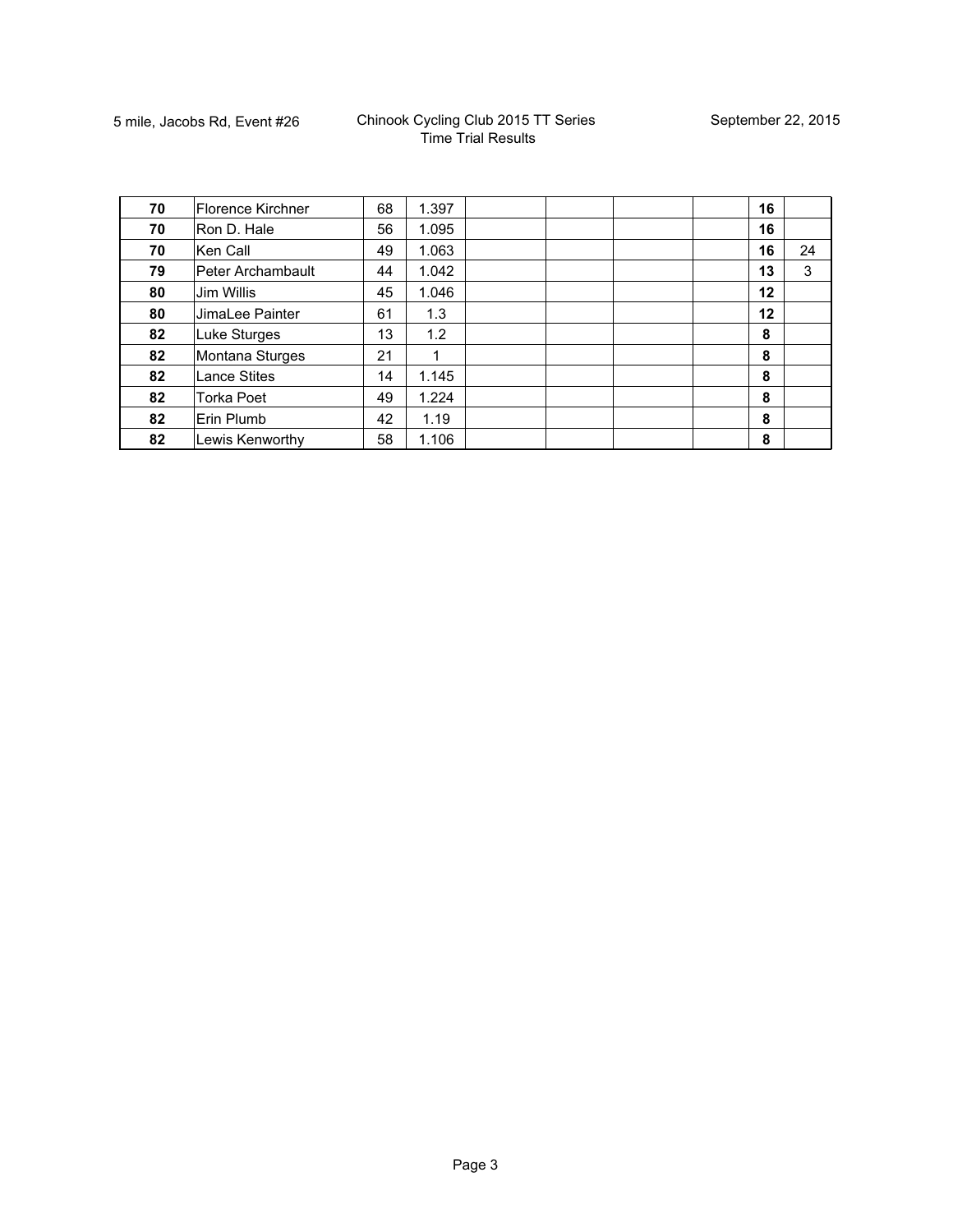| *------NAME------*   | Age | H'Cap | ٠         | Raw        | H'cap       | Place                   | Pts | Pnlty |
|----------------------|-----|-------|-----------|------------|-------------|-------------------------|-----|-------|
|                      |     |       | 9/22/2015 | Avg        | <b>Time</b> |                         |     |       |
|                      |     |       | 5.0000    | <b>MPH</b> |             |                         |     |       |
|                      |     |       |           |            |             |                         |     |       |
| lan Hoffman          | 41  | 1.029 | 0:12:50   | 23.38      | 12:34.30    | 1                       | 112 | 36    |
| Steve McDuffie       | 50  | 1.067 | 0:12:21   | 24.29      | 12:46.47    | $\overline{c}$          | 105 | 99    |
| Diane Hanf           | 59  | 1.28  | 0:16:25   | 18.27      | 12:49.53    | 3                       | 88  | 24    |
| Evelyn Painter       | 86  | 1.999 | 0:20:47   | 14.43      | 12:56.81    | $\overline{\mathbf{4}}$ | 110 | 174   |
| Mark Sturges         | 52  | 1.076 | 0:12:23   | 24.23      | 13:00.52    | 5                       | 112 | 108   |
| Pat Lee              | 44  | 1.042 | 0:13:15   | 22.64      | 13:00.96    | 6                       | 103 | 33    |
| <b>Steve Canaday</b> | 68  | 1.213 | 0:13:46   | 21.79      | 13:08.96    | $\overline{7}$          | 144 | 120   |
| <b>Ted Hohl</b>      | 53  | 1.08  | 0:12:26   | 24.13      | 13:09.74    | 8                       | 140 | 108   |
| <b>Jack Elliott</b>  | 14  | 1.145 | 0:13:32   | 22.17      | 13:10.17    | 9                       | 93  | 87    |
| Jennifer Comfort     | 37  | 1.169 | 0:13:14   | 22.67      | 13:13.21    | 10                      | 115 | 117   |
| David Painter        | 61  | 1.128 | 0:12:41   | 23.65      | 13:14.65    |                         | 144 | 120   |
| Chad Eder            | 41  | 1.029 | 0:12:43   | 23.59      | 13:15.50    |                         | 122 | 54    |
| Mark Painter         | 65  | 1.168 | 0:12:55   | 23.23      | 13:15.53    |                         | 148 | 132   |
| <b>Brad Solbrack</b> | 59  | 1.112 | 0:14:28   | 20.74      | 13:18.58    |                         | 110 | 18    |
| Paul Meier           | 62  | 1.137 | 0:15:08   | 19.82      | 13:18.59    |                         | 52  |       |
| <b>Bill Hanf</b>     | 66  | 1.183 | 0:14:06   | 21.28      | 13:19.13    |                         | 128 | 84    |
| Pete Swanger         | 53  | 1.08  | 0:12:08   | 24.73      | 13:20.07    |                         | 142 | 126   |
| Catiana Coghlan      | 38  | 1.173 | 0:13:45   | 21.82      | 13:22.32    |                         | 73  | 99    |
| Steve Hanson         | 43  | 1.038 | 0:11:59   | 25.03      | 13:23.68    |                         | 109 | 111   |
| Lori Selby           | 54  | 1.249 | 0:13:07   | 22.87      | 13:24.10    |                         | 162 | 174   |
| Craig Groendyke      | 69  | 1.228 | 0:12:23   | 24.23      | 13:26.05    |                         | 171 | 201   |
| Ron G. Hale          | 57  | 1.101 | 0:14:43   | 20.39      | 13:28.00    |                         | 102 | 6     |
| Becky Bechtold       | 70  | 1.436 | 0:19:31   | 15.37      | 13:35.46    |                         | 40  |       |
| Dick Koenigs         | 70  | 1.246 | 0:13:23   | 22.42      | 13:35.46    |                         | 161 | 171   |
| Missi Solbrack       | 55  | 1.255 | 0:15:38   | 19.19      | 13:36.41    |                         | 119 | 69    |
| John Limbaugh        | 45  | 1.046 | 0:11:17   | 26.59      | 13:38.23    |                         | 149 | 171   |
| Diana Spangle        | 60  | 1.29  | 0:13:20   | 22.50      | 13:41.16    |                         | 171 | 201   |
| Tom Kirchner         | 67  | 1.198 | 0:16:28   | 18.22      | 13:44.71    |                         | 72  |       |
| Sally Shadle         | 34  | 1.159 | 0:13:51   | 21.66      | 13:57.00    |                         | 120 | 120   |
| Leah Swanger         | 50  | 1.229 | 0:17:14   | 17.41      | 14:01.33    |                         | 44  |       |
| <b>Brad Atencio</b>  | 51  | 1.071 | 0:15:17   | 19.63      | 14:16.21    |                         | 68  |       |
| Chris Johnson        | 39  | 1.021 | 0:14:36   | 20.55      | 14:17.98    |                         | 36  |       |
| Phil Treadway        | 53  | 1.08  | 0:14:20   | 20.93      | 14:43.30    |                         | 129 | 87    |
| Joshua Alms          | 35  | 1.009 | 0:14:16   | 21.03      | 14:53.36    |                         | 97  | 45    |
| <b>Brian Schur</b>   | 42  | 1.033 | 0:17:07   | 17.53      | 17:04.19    |                         | 62  | 30    |
| Greg Turpen          | 49  | 1.063 |           |            |             |                         | 148 | 144   |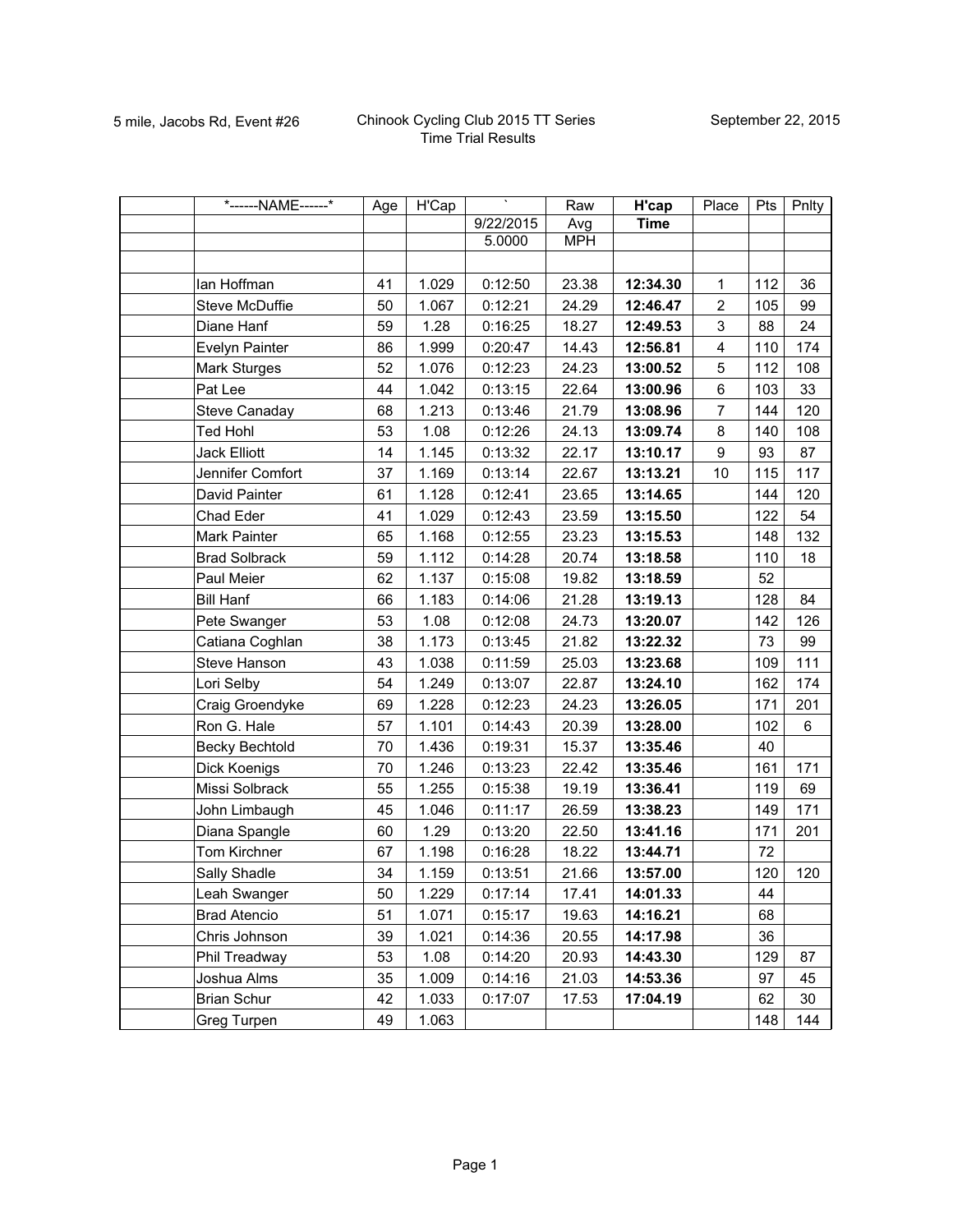| Kristin Anderson       | 57 | 1.268 |  |  | 147 | 141              |
|------------------------|----|-------|--|--|-----|------------------|
| Diane Strycula         | 54 | 1.249 |  |  | 137 | 111              |
| Steve Anderson         | 55 | 1.09  |  |  | 136 | 108              |
| <b>Robert Marshall</b> | 71 | 1.265 |  |  | 126 | 90               |
| John Burke             | 48 | 1.059 |  |  | 103 | 117              |
| Mark McLean            | 60 | 1.12  |  |  | 84  | 144              |
| Stan McCue             | 59 | 1.112 |  |  | 80  |                  |
| <b>Aaron Stites</b>    | 39 | 1.021 |  |  | 80  | 120              |
| <b>Summer Sturges</b>  | 19 | 1.143 |  |  | 69  | 39               |
| <b>Tim Elliott</b>     | 63 | 1.145 |  |  | 64  | 120              |
| Darrel Brown           | 35 | 1.009 |  |  | 54  | 18               |
| Dave Fischer           | 65 | 1.168 |  |  | 54  | 18               |
| Carolyn Sturges        | 50 | 1.229 |  |  | 52  |                  |
| Philip Nelson          | 43 | 1.038 |  |  | 51  | 33               |
| Linda McLean           | 59 | 1.28  |  |  | 49  | 75               |
| Alexis Atencio         | 15 | 1.223 |  |  | 44  |                  |
| <b>Richard Grondin</b> | 57 | 1.101 |  |  | 44  |                  |
| Mike Larche            | 26 | 1     |  |  | 44  |                  |
| Anne Farawila          | 40 | 1.181 |  |  | 42  | 18               |
| Keyon Maljai           | 34 | 1.006 |  |  | 42  | 18               |
| Porter Withers         | 15 | 1.095 |  |  | 41  | 15               |
| <b>Shari Elliott</b>   | 47 | 1.214 |  |  | 40  |                  |
| <b>Barry Nichols</b>   | 42 | 1.033 |  |  | 36  |                  |
| Robert Bartol          | 47 | 1.054 |  |  | 32  | 24               |
| Deborah Burke          | 45 | 1.205 |  |  | 28  | 24               |
| George Fraga           | 54 | 1.084 |  |  | 28  | 18               |
| John MacArthur         | 51 | 1.071 |  |  | 27  | $\boldsymbol{9}$ |
| Morgan Larche          | 25 | 1.143 |  |  | 24  |                  |
| Andy Streibeck         | 26 | 1     |  |  | 24  | 24               |
| Navindra Gunawardena   | 33 | 1.003 |  |  | 20  |                  |
| Jon Page               | 53 | 1.08  |  |  | 20  |                  |
| Ken Call               | 49 | 1.063 |  |  | 16  | 24               |
| Ron D. Hale            | 56 | 1.095 |  |  | 16  |                  |
| Florence Kirchner      | 68 | 1.397 |  |  | 16  |                  |
| Porter McMichael       | 18 | 1     |  |  | 16  |                  |
| Michael Mealer         | 35 | 1.009 |  |  | 16  |                  |
| <b>April Ottey</b>     | 49 | 1.224 |  |  | 16  |                  |
| Tom Owen               | 59 | 1.112 |  |  | 16  |                  |
| Wendy Owen             | 56 | 1.261 |  |  | 16  |                  |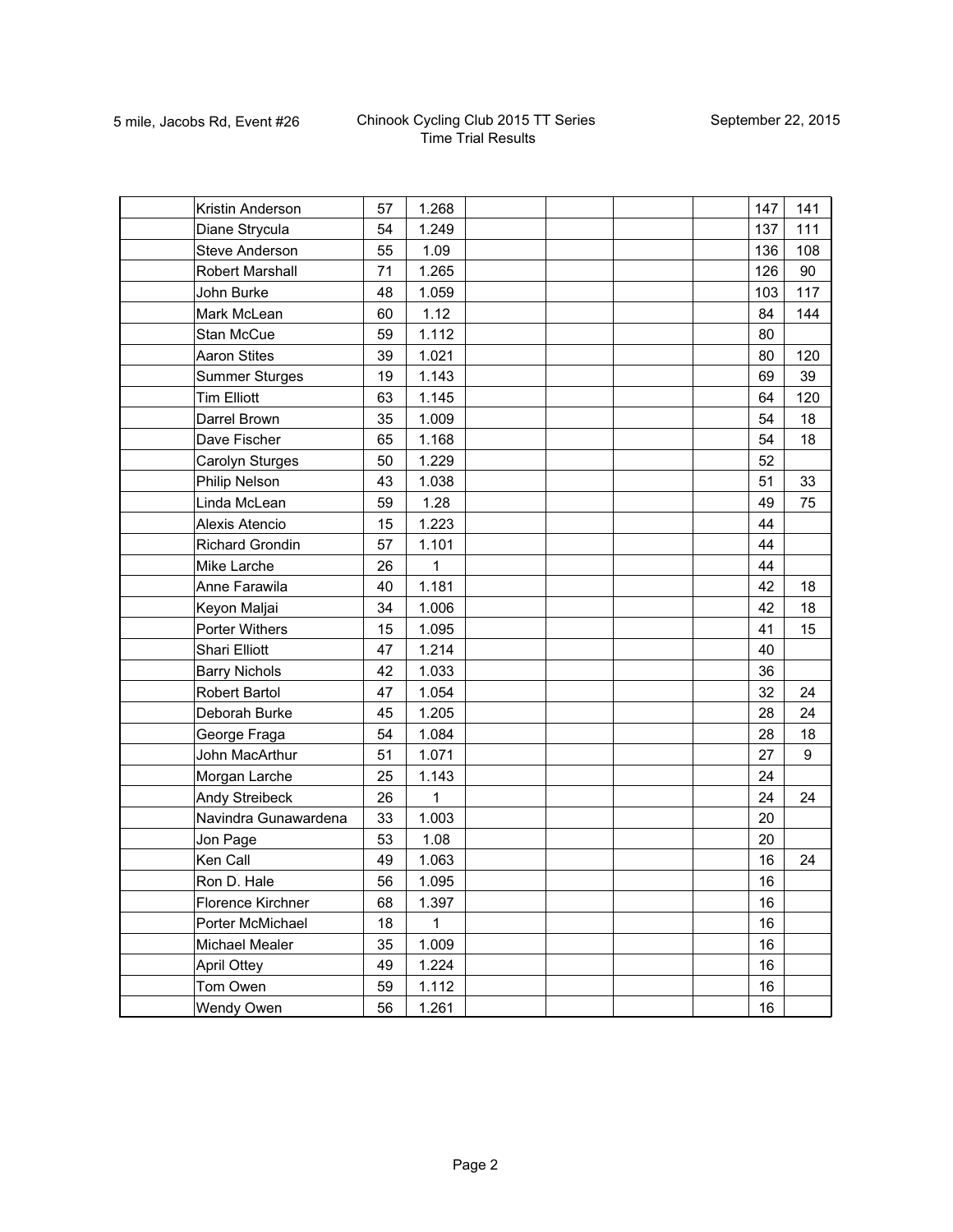| <b>Abigail Withers</b> | 14 | 1.272 |  | 16 |   |
|------------------------|----|-------|--|----|---|
| Peter Archambault      | 44 | 1.042 |  | 13 | 3 |
| JimaLee Painter        | 61 | 1.3   |  | 12 |   |
| Jim Willis             | 45 | 1.046 |  | 12 |   |
| Lewis Kenworthy        | 58 | 1.106 |  | 8  |   |
| Erin Plumb             | 42 | 1.19  |  | 8  |   |
| <b>Torka Poet</b>      | 49 | 1.224 |  | 8  |   |
| <b>Lance Stites</b>    | 14 | 1.145 |  | 8  |   |
| Luke Sturges           | 13 | 1.2   |  | 8  |   |
| Montana Sturges        | 21 |       |  | 8  |   |
| Scott Sarber           | 46 | 1.05  |  | 44 |   |
| <b>Bill Pofahl</b>     | 64 | 1.154 |  | 28 |   |